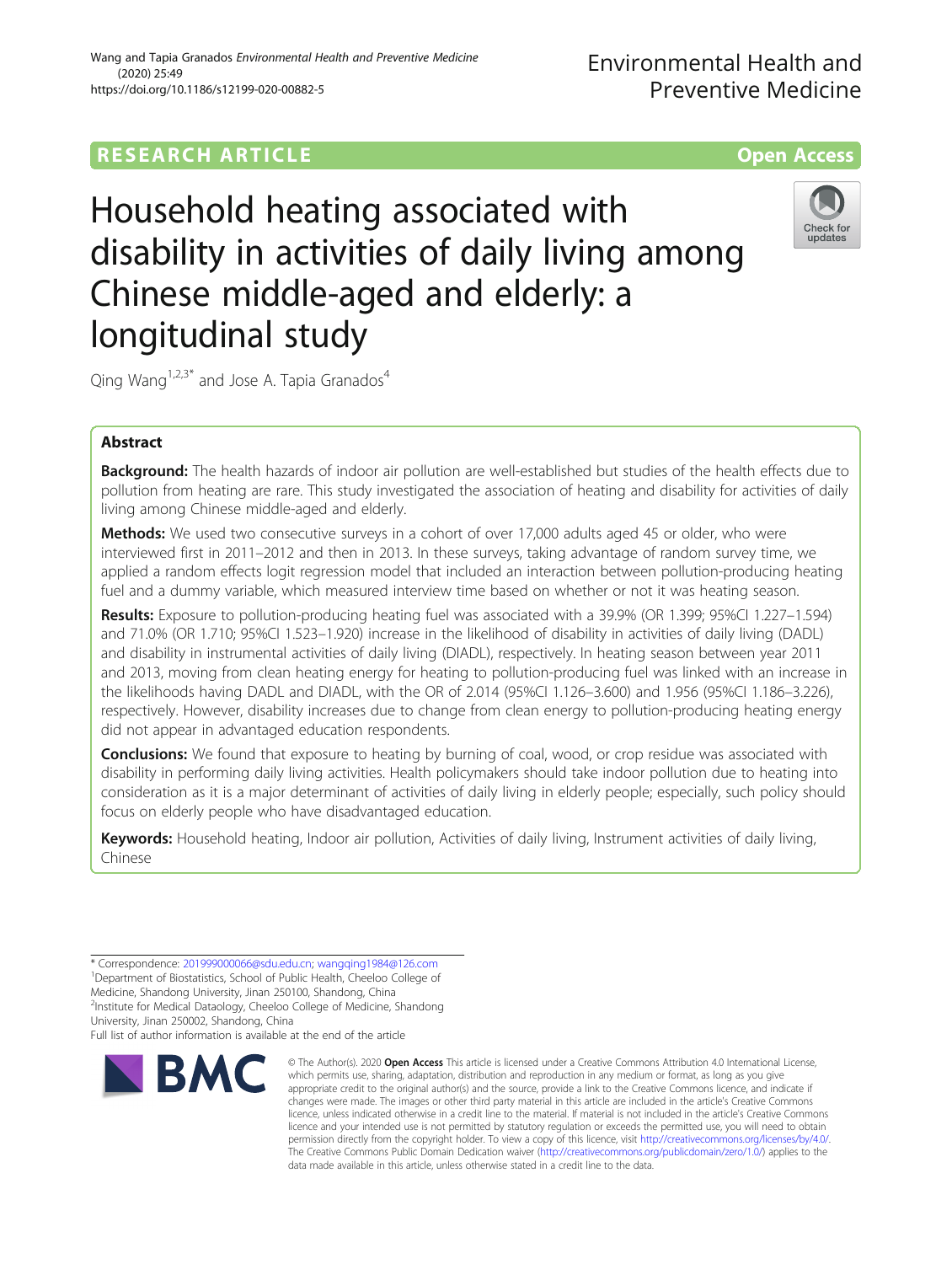# Introduction

According to the World Health Organization (WHO), almost half of the world population continues to depend on polluting fuels, including biomass fuels (wood, dung, and agricultural residues) and coal, for their energy needs [[1\]](#page-8-0). WHO has estimated that 7.7% of global mortality is due to exposure to indoor air pollution from energy consumption, with 3.8 million deaths due to this cause in 2016 [[2\]](#page-8-0). However, these numbers could be substantially underestimated since WHO uses estimates of the populations employing solid fuels for cooking as a proxy for indoor air pollution and does not take indoor air pollution from heating into account [\[3](#page-8-0), [4](#page-8-0)].

Energy consumption is a major driving force of air pollution in many Asian developing countries [\[5](#page-8-0)]. Unlike other areas relying on solid fuels, including most regions of India and sub-Saharan Africa where heating needs are rare, in China, a substantial amount of solid fuels are used for heating [\[6](#page-8-0)]. China is an ideal example to estimate the health effects of indoor air pollution due to heating, considering the large variability of demand for heating from the north to the south of the country and a large solid-fuel-dependent population [[5\]](#page-8-0). The heating period in cold areas (northeast and west) can last for as long as 200 days per year, while in other areas, it might be around 90 days [[7\]](#page-8-0). According to a nationwide residential energy consumption survey, heating accounts for almost 50% of total residential energy use in China [\[8](#page-8-0)]. For households without access to central heating system, burning solid fuels in stoves is the most common homeheating way, known for high emissions of various pollutants and smoke backflow even for the improved types of stove  $[9-11]$  $[9-11]$  $[9-11]$  $[9-11]$  $[9-11]$ .

Most previous studies have focused on cooking, and only a few studies have examined the health effects of residential heating in the context of China [\[12](#page-8-0), [13\]](#page-9-0). Lin and Liu observed that indoor air pollution from coal burning significantly increased the diastolic and systolic blood pressure levels and likelihood of underweight [\[14](#page-9-0)]. Chen et al. estimated that premature deaths and disability-adjusted life years due to indoor air pollution exposure from heating in rural China were approximately 30,000 and 600,000 respectively per year in 2010 [[15\]](#page-9-0). Since 2015, policies for substituting residential coal use by electricity have been implemented in the Beijing– Tianjin–Hebei region. Zhang et al. figured out that the health benefits would appear almost immediately after the individuals are no longer exposed to indoor air pollution from coal use [\[13](#page-9-0)]. Xue also designed a difference-in-difference framework that takes advantage of spatial and time variations in the implementing China's centralized heating program; it found that the areas with centralized heating had a 1.2% decrease in the proportion of low-birth-weight infants [\[16\]](#page-9-0).

In this study, using nationally wide individual-level data, we assessed the association between indoor air pollution due to heating and health among the middle elderly population, focusing on disability in activities of daily living (DADL) and disability in instrumental activities of daily living (DIADL). These indices quantify the disability to engage in those activities, which are essential for an independent life [[16](#page-9-0)–[18](#page-9-0)]. Disability is affecting millions of households and placing a burden on elderly people, care providers, and the care system [[17](#page-9-0)–[20](#page-9-0)]. Due to degrading environmental quality, there has been a rising interest in environmental determinants of activities of daily living (ADL) [[18](#page-9-0), [19\]](#page-9-0). However, to our knowledge, there is no one to explore the association of indoor air pollution from heating and ADL. The extended indoor staying time during the cold season makes exposure to household heating pollutants for the elderly an important concern for ADL in China. We expanded the analyses on the determinants of ADL to the influence of heating exposure. Furthermore, in order to identify socioeconomic disparities in heating-related ADL and figure out the vulnerable population, our analysis was stratified by education, which is a well-known measurement of socioeconomic status. The evaluation of DADL/ DIADL due to heating might be useful for identifying potential interventions to prevent and reduce the health hazards.

# **Methods**

### Data

Data source was the 2011 and 2013 surveys of the China Health and Retirement Longitudinal Study (CHARLS). Basically, CHARLS, modeled after the US Health and Retirement Study, is a national representative sample of adults aged 45 or older, intended to investigate demographic issues, family structures, work status, retirement and pension conditions, income, various health-related variables, etc. [[21](#page-9-0)]. CHARLS data were collected using stratified four-stage cluster sampling. In the first stage, 150 county-level units (rural counties and urban districts) were randomly selected from a sampling frame containing all county-level units of mainland China (excluding Tibet) in proportion to their population sizes (PPS). Within each county-level unit, 3 primary sampling units (PSUs)—administrative villages in rural areas or neighborhoods in urban areas—were randomly selected also following a PPS procedure. For sample cities, see Appendix figure [1.](#page-8-0) Within each PSU, 24 households with residents aged 45 years or older were randomly selected. Each resident aged 45 years or older and his or her spouse, if present, were interviewed face-to-face in each household. The general features of CHARLS have been detailed elsewhere [[22](#page-9-0)]. This survey was approved by the ethics committee of the Institutional Review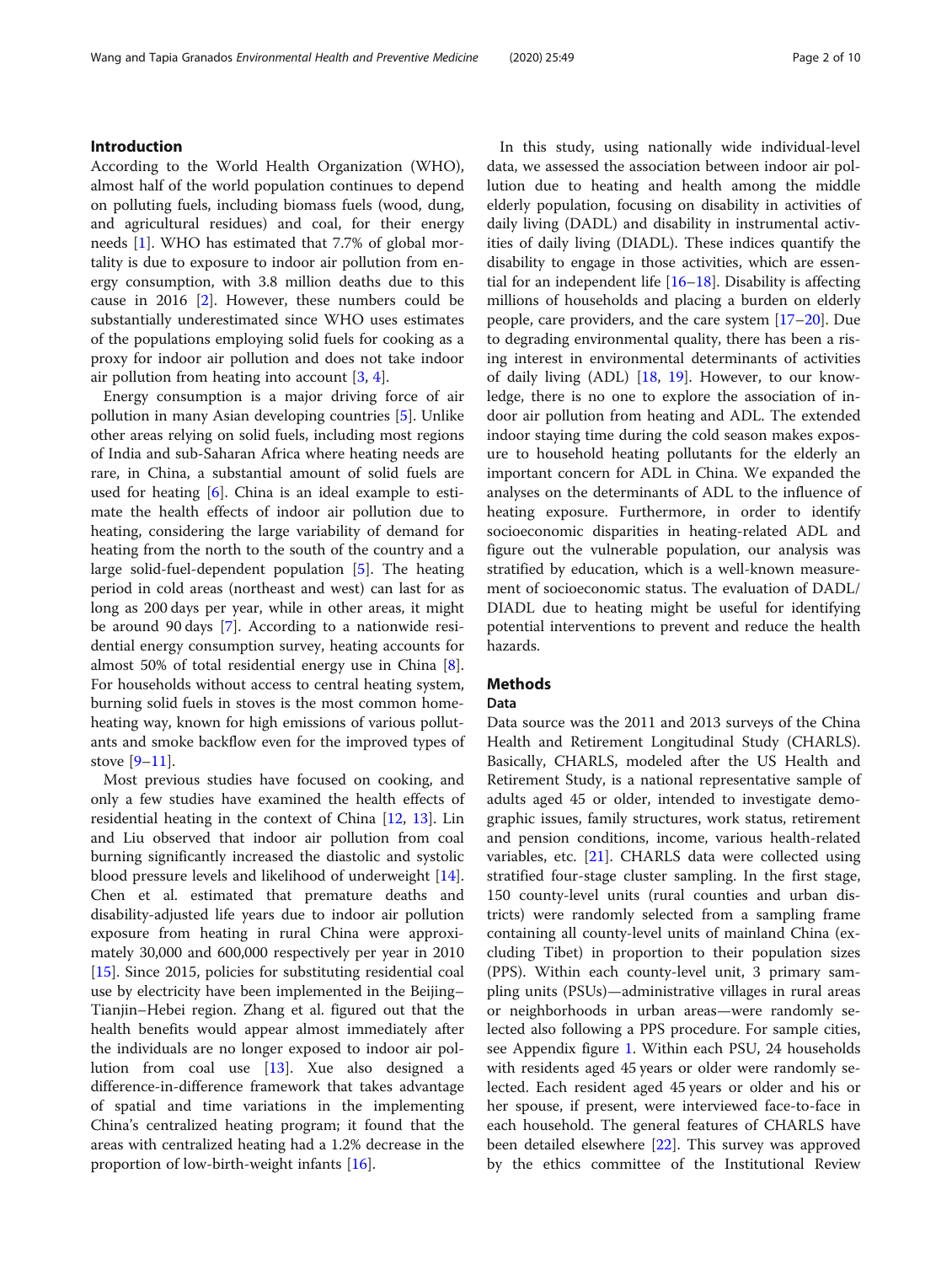Board of Peking University (NO. IRB00001052-11014), and informed written consents were obtained from the participants.

The baseline survey was conducted between June 2011 and March 2012; it had an 80.51% response rate. Finally, the survey covered a total of 17,708 respondents. Among them, 15,196 respondents were followed up in a second wave of surveys conducted between July and December 2013, with a follow-up response rate of 88.30% . In total, 13,276 respondents answered the question on the main source of energy for household heating in both waves, which were used as our research sample. After excluding individuals younger than 45 years old and those with missing values in demographic, educational, health behaviors, and number of chronic diseases variables, the final sample size was 12,994 and 13,092 in 2011 and 2013, respectively.

In order to identify heating season at samples cities, the daily meteorological data at city-level was collected from the China Meteorological Data Sharing Service System—China Ground Climate Daily Data.

### Measures

#### Heating fuel

Each respondent was asked "Does your residence have central heating?" If the respondent said no, he or she was asked about the main heating energy source, including solar, coal, natural gas, liquefied petroleum gas, electric, crop residue/wood burning, and other. If the respondent used central heating, solar, natural gas, liquefied petroleum gas, electric as main source of energy, the dummy "pollution-producing heating fuel" was 0; the dummy was 1 as crop residue, wood, or coal were used as heating fuel. For those reporting heating fuel in their residence as "other" in 2011 and 2013, the majority (70.4%) of them lived in tropical and subtropical zones, so they probably do not need fuel for heating and were presented as 2.

Heating season is defined as the days when daily average outdoor temperature is steadily less than or equal to 5 °C, namely, all the 5-day running mean temperatures are less than or equal to 5 °C during the heating season [[23,](#page-9-0) [24](#page-9-0)]. Following Liu et al. [[25\]](#page-9-0), the heating season in each sample city was identified. For respondents interviewed during the heating season, the dummy variable of "heating season" was encoded as 1, and 0 otherwise.

# DIAD and DADL

DIADL scores quantify the ability to engage in 5 tasks implying making decisions and interacting with the environment, including (1) shopping, (2) managing own money, (3) cooking, (4) housekeeping, and (5) taking medicines [[26\]](#page-9-0). DADL scores quantify the disability for performing 6 activities: (1) bathing, (2) dressing, (3)

eating, (4) transferring from bed, (5) walking, and (6) toileting [[26\]](#page-9-0). In assessing DIADL and DADL, each question on these activities can be answered "No, I don't have any difficulty" (1 point); "I have difficulty but can still do it" (2 points); "Yes, I have difficulty and need help" (3 points), or "I cannot do it" (4 points). Thus, the total score of DADL can vary from 6 to 24 while the DIADL score from 5 to 20. Respondents with a DADL score higher than 6 or a DIADL score higher than 5 had difficulty in at least one activity. In these cases, the dummy variables of "DADL/DIADL" were encoded as 1, and 0 otherwise.

## Statistical analysis

The association between heating energy and DIADL/ DADL was estimated with a random effects (RE) logistic model, which included an interaction between heating energy and the heating season. A modeling issue in longitudinal datasets is the heterogeneity among any subgroups. In order to solve the issue, stratified estimation or a dummy variable must be inserted to account for the subsistence of the different sub-group. However, the fixed or random effects models are generally preferred for their simplicity in handling and normalizing heterogeneity in the error term. The random effect model (juxtaposed to a fixed effect model) has been opted for this study, because the individual in our sample is perceived as a random variable being part of a larger population. While in fixed models, the interest lays in the individual means across the levels of the fixed factor, in random effect models, the interest lays in the variance of means across the levels of a random factor. The selection of the random effect model is further strengthened after passing two tests (Breush–Pagan LM, and Hausman chisquare). The results of the two tests were not included in the manuscript, which could be obtained by contacting the authors. The RE logit model equation is presented as follows:

$$
P(D_{ijt} = 1) = b_0 + e_{jt}b_1 + w_{ijt}b_2 + e_{jt} \times w_{ijt}b_3 + X_{ijt}b_4 + u_i + v_t
$$

where  $D_{ijt} = 1$  indicates person *i* in city area *j* in year *t* having either DADL or DIADL;  $b_0$ ,  $b_1$ ,  $b_2$ ,  $b_3$ , and  $b_4$  are the parameters to be estimated; and  $u_i$  and  $v_t$  are RE dummy variables for individuals and the waves of CHAR LS (CHARLS 2011, CHARLS 2013), respectively. All time-invariant factors that influence DADL/DIADL, such as family medical history and culture, are accounted for by the individual-specific constant terms  $u_i$ , while abrupt events are captured by the survey year dummy variable  $v_i$ ; and  $e_{it}$  is a dummy variable for pollution-producing heating fuel when the interview had done;  $w_{ijt}$  is a dummy variable that measured whether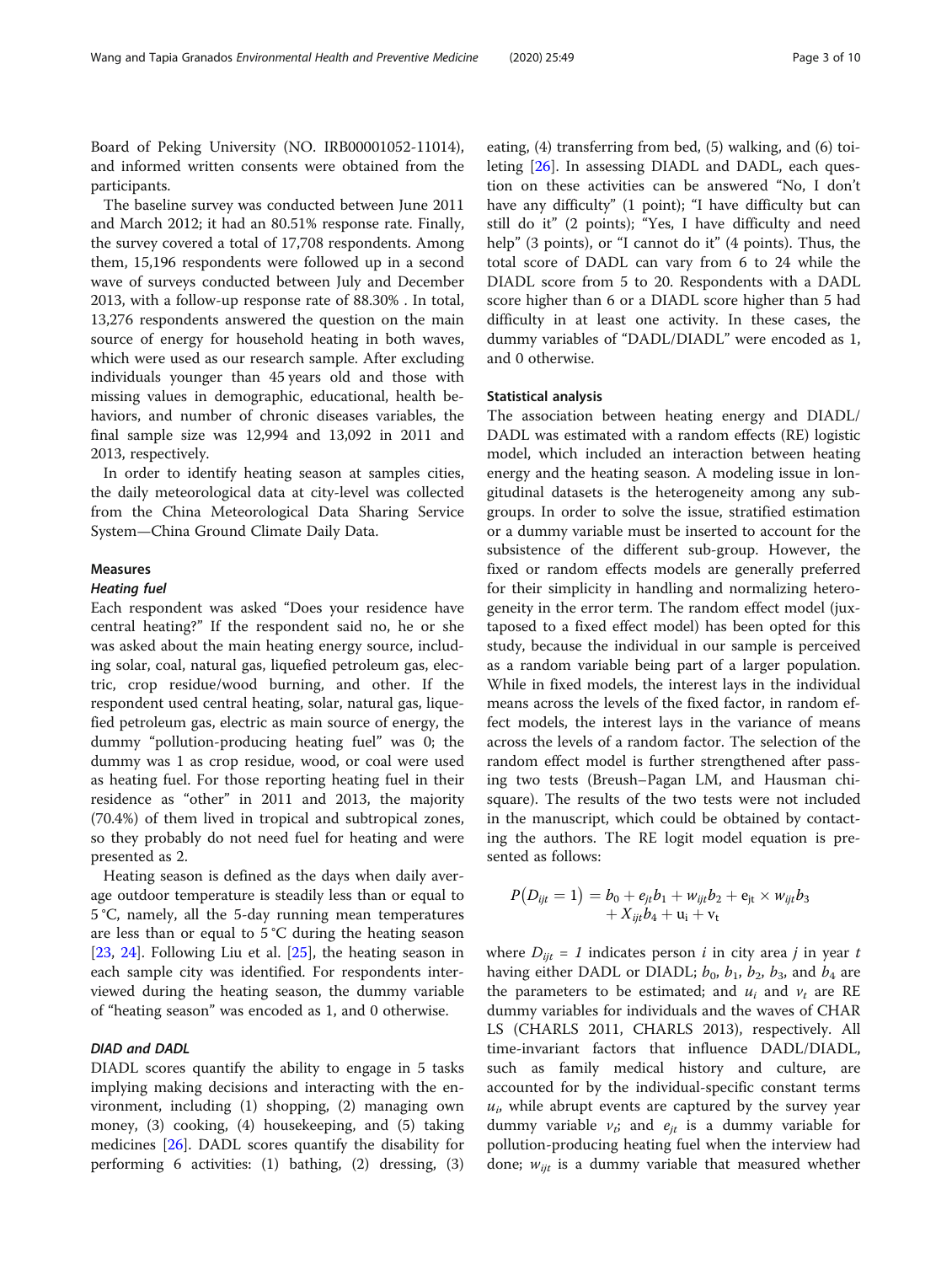the respondents were interviewed during the heating season (dummy equal 1) or not (dummy equal 0). Furthermore,  $e_{it} \times w_{it}$  is the interaction between the dummy variable for the individual interview occurring during the heating season and using the household heating energy source at the interview time. Since CHARLS interview time is an exogenous variable for each respondent, we could compare heating-related-variation in DADL/DIADL induced by this exogenous event through the estimated interaction parameters, which would be closer to the association between heating and ADL. More specifically, the estimated OR of interaction between the dummy variable for the interview occurring during the heating season and using the household heating energy source indicates  $[P(D_{iit} = 1 | X_{iit}, w_{iit} = 1, e_{it} =$ 1) –  $P(D_{ijt} = 1 | X_{ijt}, w_{ijt} = 1, e_{jt} = 0)$ ] –  $[P(D_{ijt} = 1 | X_{ijt}, w_{ijt}$ = 0,  $e_i$  = 1) –  $P(D_{iit} = 1 | X_{iit}, w_{iit} = 0, e_{it} = 0)$ . These defined variables can be interpreted as the variations in DADL or DIADL, respectively, due to using pollutionproducing fuel for heating, excluding other factors.  $[P(D_{ijt} = 1 | X_{ijt}, w_{ijt} = 1, e_{jt} = 1) - P(D_{ijt} = 1 | X_{ijt}, w_{ijt} = 1,$  $e_{it}$  = 0)] reflects variations in DADL or DIADL due to the shift of clean heating fuel to pollution-producing fuel during the heating season, while  $[P(D_{iit} = 1 | X_{iit}, w_{iit} = 0,$  $e_j = 1$ ) –  $P(D_{ijt} = 1 | X_{ijt}, w_{ijt} = 0, e_{jt} = 0)$ ] is variations in DADL or DIADL using different heating energies in the nonheating season. We assumed that both DADL and DIADL among respondents with different survey times are comparable. This interaction is documented in variations in DADL and DIADL due to pollution-producing heating when other influencing factors could be captured using  $[P(D_{ijt} = 1 | X_{ijt}, w_{ijt} = 0, e_j = 1) - P(D_{ijt} = 1)$  $1|X_{iit}$ ,  $w_{iit} = 0$ ,  $e_{it} = 0$ ]. Therefore, the estimated OR of interaction term may allow identification of the association between the heating energy source and DIADL or DADL. In addition, the variations in DADL/DIADL within 2 years were observed, helping us to figure out if the heating was an acute influencing factor.

 $X_{iit}$  represents the vector of determinants of DIADL or DADL, including demographic characteristics, socioeconomic status, health behaviors, and health status stated in a conceptual framework of WHO [[27](#page-9-0)]. Demographic characteristics included age, sex, and marital status (common-law marriage was considered as married). Education, indicating socioeconomic status, was defined as disadvantage (primary school or below) and advantage group (junior high school or above).

Smoking status (current smoker vs non-smoker with non-smoker as the reference group) and alcohol drinking status (heavy drinker vs non-heavy-drinker) were also included as indicators of health behaviors. Respondents were asked if they drank beer or any other alcoholic beverage during the previous 12 months. Those who responded in the affirmative were asked further

questions on the type of beverage (beer, grape wine, liquor) and the typical amount of alcoholic drinks they consumed on a single occasion (reported by the number of bottles (640 ml) for beer and number of liang (50 g) for wines and liquor), assuming the following alcohol content by volume  $(v/v)$  to be typical in China, beer 4%, grape wine 12%, and liquor 45%. Heavy drinking episodes were classified as the consumption of more than 60 g of alcohol on one occasion for men, and more than 40 g for women [[28\]](#page-9-0).

The number of chronic diseases was used to measure physical health. Respondents were asked if a physician diagnosed that they had any chronic disease. If the answer was "yes," the respondent was asked further questions about the name of the chronic disease. The number of chronic diseases was categorized into 3 groups: 0, 1, and 2 or more above.

We controlled the main source of cooking fuel in order to isolate the effects of heating. For those who used coal or crop residue/wood burning as the main energy source, the dummy "pollution-producing cooking fuel" was 1, and for all others, it was 0. Finally, dwelling conditions were adjusted in the regression estimation. If a house was over 15 years old and the type of the house structure type was neither concrete and steel nor bricks and wood, the housing condition was encoded as unfavorable.

Separate regressions were computed using the observations in the group with primary school and below or junior high school and above group. Education is a wellrecognized measurement of socioeconomic status, and respondents with higher education usually could afford to pay for more expensive fuel (e.g., coal with less sulfur) or central heating system so that pollution is to a greater or lower extent avoided. In addition, there is evidence of education as an indicator of health knowledge [\[29](#page-9-0)]. Odds ratio (OR) and 95% confidence interval (CI) were reported in all the regressions. STATA 14 was used for all calculations.

# Results

Table [1](#page-4-0) summarizes the characteristics of the participants in the study. The average age of the respondents at the first interview (June 2011 to March 2012) in the current study were 59.4 (SD 9.6), with 51.6% females. Among them, 12.4% were unmarried. Only 32.4% of the respondents had finished high school. Coal or wood was used respectively by 56.5 and 56. 4% of the interviewed residents as fuel for heating or cooking, and 21.0 and 19.0% of respondents reported having DIADL and DADL, respectively.

In 2013, the mean age was higher, and a higher percentage of respondents reported poor health behaviors and health status. However, using clean fuel for heating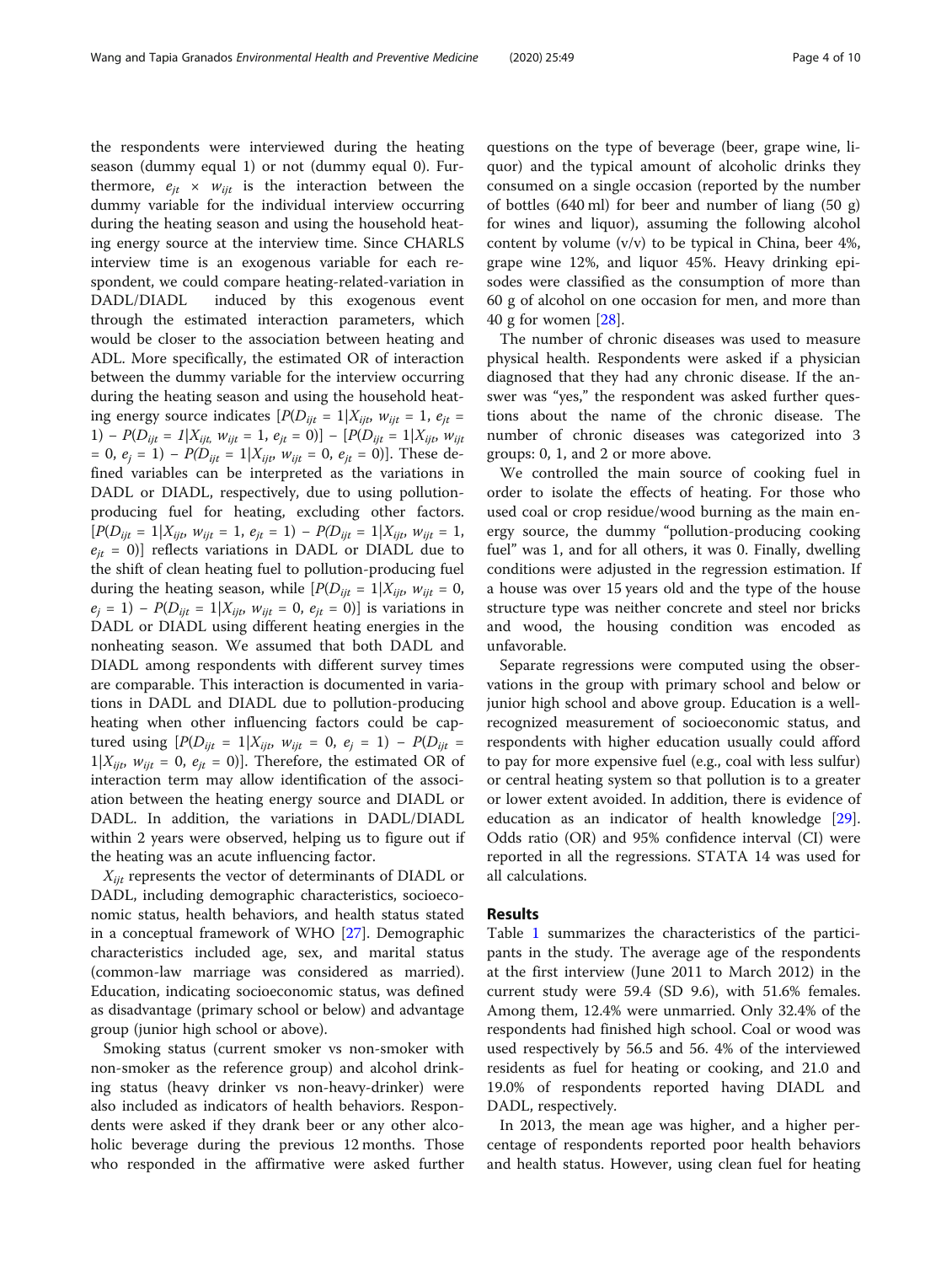|                                  | 2011         |                        | 2013         |            |
|----------------------------------|--------------|------------------------|--------------|------------|
|                                  | Observations | Statistic <sup>a</sup> | Observations | Statistic  |
| Age                              | 12,994       | 59.4 (9.6)             | 13,092       | 61.3 (9.7) |
| Sex                              | 12,994       |                        | 13,092       |            |
| Female                           | 6705         | 51.6%                  | 6808         | 52.0%      |
| Male                             | 6289         | 48.4%                  | 6284         | 48.0%      |
| Marital status                   | 12,994       |                        | 13,092       |            |
| Unmarried                        | 1611         | 12.4%                  | 1794         | 13.7%      |
| Married                          | 11,383       | 87.6%                  | 11,298       | 86.3%      |
| Education level                  | 12,994       |                        | 13,092       |            |
| Junior high sch. or more         | 4210         | 32.4%                  | 4242         | 32.4%      |
| Primary sch. or below            | 8784         | 67.6%                  | 8850         | 67.6%      |
| Smoking status                   | 12,994       |                        | 13,092       |            |
| Current smoker                   | 4132         | 31.8%                  | 4870         | 37.2%      |
| Non-smoker                       | 8862         | 68.2%                  | 8222         | 62.8%      |
| Alcohol drinking status          | 12,994       |                        | 13,092       |            |
| Heavy drinker                    | 923          | 7.1%                   | 1165         | 8.9%       |
| Non-heavy-drinker                | 12,071       | 92.9%                  | 11,927       | 91.1%      |
| Cooking fuel                     | 12,994       |                        | 13,092       |            |
| Pollution-producing cooking fuel | 7329         | 56.4%                  | 6,310        | 48.2%      |
| Others                           | 5665         | 43.6%                  | 6782         | 51.8%      |
| Housing condition                | 12,994       |                        | 13,092       |            |
| Unfavorable housing condition    | 1377         | 10.6%                  | 1100         | 8.4%       |
| Favorable housing condition      | 11,616       | 89.4%                  | 11,992       | 91.6%      |
| Number of chronic disease        | 12,994       |                        | 13,092       |            |
| None                             | 4210         | 32.4%                  | 5263         | 40.2%      |
| One                              | 3872         | 29.8%                  | 3980         | 30.4%      |
| Two or more                      | 4899         | 37.7%                  | 3849         | 29.4%      |
| Heating fuel                     | 12,994       |                        | 13,092       |            |
| Clean fuel                       | 3469         | 26.7%                  | 4242         | 32.4%      |
| Pollution-producing heating fuel | 7341         | 56.5%                  | 6886         | 52.6%      |
| Other                            | 2183         | 16.8%                  | 2016         | 15.4%      |
| Surveyed in heating season       | 725          | 5.6%                   | 312          | 2.4%       |
| <b>DIADL</b>                     | 12,905       |                        | 13,092       |            |
| Yes                              | 2710         | 21.0%                  | 2749         | 21.0%      |
| No                               | 10,195       | 79.0%                  | 10,343       | 79.0%      |
| DADL                             | 7764         |                        | 13,092       |            |
| Yes                              | 1475         | 19.0%                  | 3325         | 25.4%      |
| $\rm No$                         | 6289         | 81.0%                  | 10,002       | 74.6%      |

# <span id="page-4-0"></span>Table 1 Characteristics of the CHARLS participants

DIADL disability for instrumental activities of daily living, DADL disability for activities of daily living

<sup>a</sup>Statistics are means with bracketed standard deviations; or percentage when thus indicated

and cooking were more prevalent. Thirty-two respondents had been interviewed twice in the heating season; 280 in the heating season of 2013 and not in the heating season of 2011; and 693 in the heating season of 2011 and not in the heating season of 2013. From 2011 to 2013, about 4.9% (650) of the respondents moved from clean to pollution-producing heating fuel, while 9.9% (1318) moved from pollution-producing to clean heating fuel (Appendix figure [2\)](#page-8-0). A higher prevalence of heating uses solid fuels in warm, medium, or cold temperature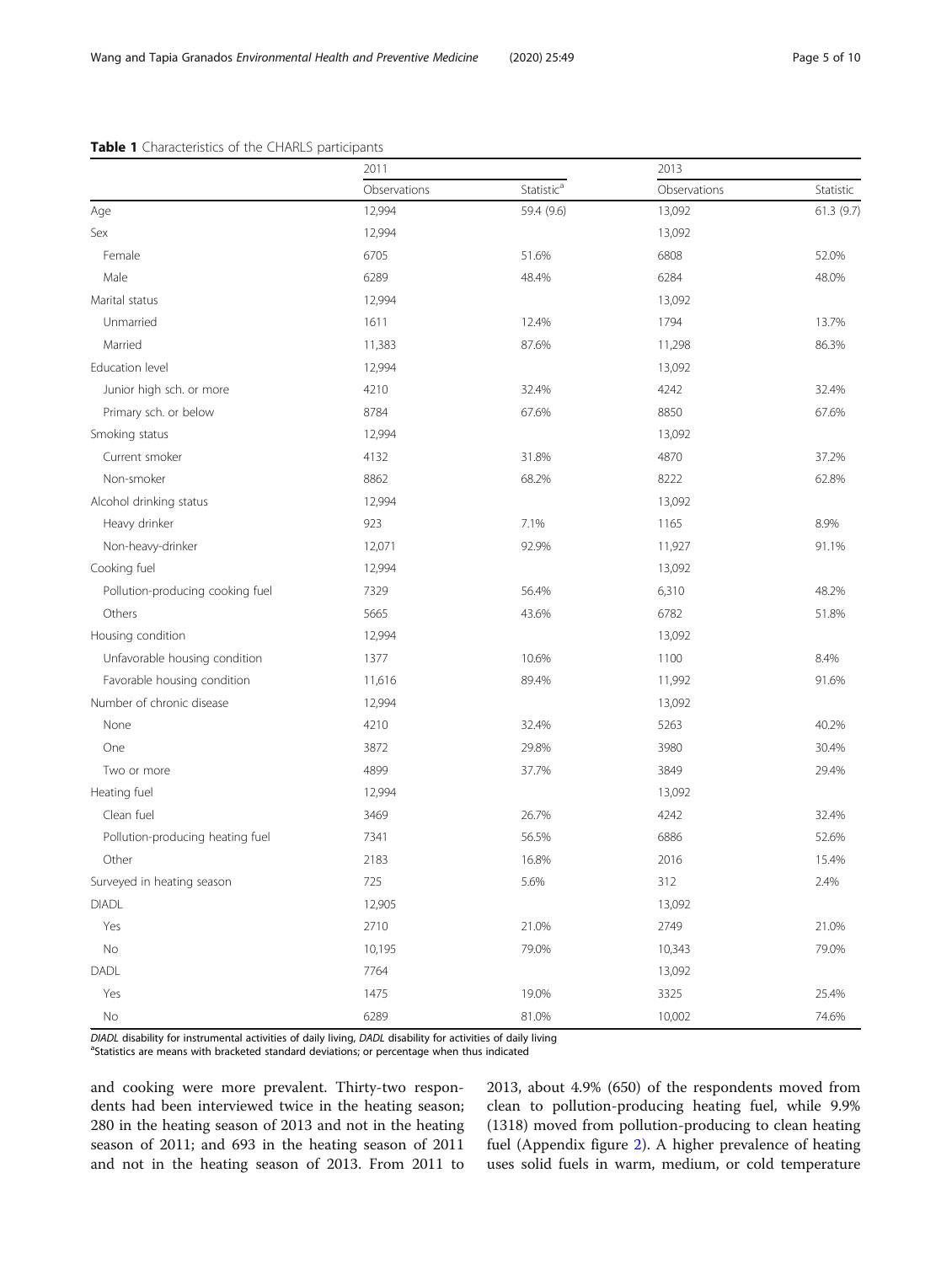<span id="page-5-0"></span>zones and in plateau-climate zones where heating season is longer, but wood or crop residues and coal were widely used in all temperature zones (Appendix table [1](#page-8-0)). Compared to the more highly educated respondents, those with lower educational attainment who also used pollution-producing heating fuel were more prevalent. In 2011, the proportion of households burning coal, wood, or crop residue for heating in low-education respondents was 61.6% but only 45.9% in high-education respondents. Similar proportions were observed in 2013 (Appendix table [2](#page-8-0)).

Table 2 shows associations between the heating energy source and either DADL or DIADL. The OR of heating fuel suggested exposure to coal or wood burning for heating was positively related to either DADL or DIADL for Chinese middle-aged and elderly. Using pollutionproducing fuel for heating was associated with a 39.9% (OR 1.399; 95%CI 1.227–1.594) and 71.0% (OR 1.710; 95%CI 1.523–1.920) increase in the likelihood of DADL and DIADL.

Insignificant differences in DADL/DIADL and demographic characteristics were observed between respondents surveyed in heating season and non-heating season (Appendix table [3\)](#page-8-0). Estimating the interaction between heating energy and individual interview time during the heating season shows that moving from clean heating energy to pollution-producing fuel was linked with an increase in the likelihoods having DADL and DIADL in heating season between year 2011 and 2013, with ORs of 2.014 (95%CI 1.126–3.600) and 1.956 (95%CI 1.186–3.226), respectively. Since education was significantly associated with increases in DADL and DIADL, we further stratified our estimates by education.

Table [3](#page-6-0) shows associations of the source of energy for heating and either DADL or DIADL by education. Pollution-producing heating fuel was associated with increases in both DADL and DIADL in estimates stratified by education. However, judging from the interaction between interview time and heating fuel, in the group who had a junior high school education or higher, there were no significant differences in DADL/DIADL likelihoods due to

Table 2 Multiple regression analysis of associations between household heating and disability for activities of daily living in random effects logit models

|                                                                    | Model 1 DADL <sup>a</sup>  | Model 2 DIADL <sup>b</sup> |  |
|--------------------------------------------------------------------|----------------------------|----------------------------|--|
|                                                                    | OR <sup>c</sup> (95%Cl)    | OR <sup>c</sup> (95%Cl)    |  |
| Heating season                                                     | 0.753                      | 0.763                      |  |
|                                                                    | $(0.470 - 1.205)$          | $(0.512 - 1.138)$          |  |
| Heating fuel                                                       |                            |                            |  |
| Pollution-producing heating fuel                                   | $1.399***^d$ (1.227-1.594) | $1.710***$ (1.523-1.920)   |  |
| Other heating fuel                                                 | 1.040 (0.885-1.223)        | $1.155***$ (1.002-1.331)   |  |
| Interaction of pollution-producing heating fuel and heating season | $2.014***$ (1.126-3.600)   | $1.956***$ (1.186-3.226)   |  |
| Interaction of other heating fuel and heating season               | $0.357***$ (0.167-0.764)   | $0.501$ ** (0.271-0.924)   |  |
| Age                                                                | $1.051***$ (1.044-1.057)   | $1.062***$ (1.056-1.068)   |  |
| Female                                                             | 1.050 (0.923-1.195)        | $1.515***$ (1.349-1.702)   |  |
| Unmarried                                                          | $1.238***$ $(1.076-1.425)$ | $1.279***$ (1.123-1.458)   |  |
| Junior high sch. or more                                           | $0.729***$ (0.640-0.832)   | $0.516***$ (0.459-0.580)   |  |
| Heavy drinker                                                      | $0.850(0.681 - 1.062)$     | $0.825**$ (0.688-0.989)    |  |
| Current smoker                                                     | $0.865***$ (0.758-0.987)   | $0.887**$ (0.789-0.997)    |  |
| Pollution-cooking cooking fuel                                     | $1.327***$ (1.186-1.483)   | $1.452***$ $(1.316-1.601)$ |  |
| Unfavorable housing conditions                                     | $1.362***$ $(1.171-1.584)$ | $1.542***$ (1.348-1.764)   |  |
| Number of chronic disease                                          |                            |                            |  |
| One                                                                | $1.721***$ (1.502-1.972)   | $1.503***$ $(1.339-1.688)$ |  |
| Two or more                                                        | $3.050***$ (2.673-3.480)   | 3.184*** (2.845-3.564)     |  |
| <b>Wave 2013</b>                                                   | $1.622***$ (1.480-1.778)   | 1.039 (0.963-1.120)        |  |
| Observations                                                       | 16,634                     | 25,156                     |  |

<sup>a</sup>DADL disability for activities of daily living. Model 1 presents the association between heating fuel and DADL<br><sup>b</sup>DIADL disability for instrumental activities of daily living. Model 2 presents the association between be

 $D$ DIADL disability for instrumental activities of daily living. Model 2 presents the association between heating fuel and DIADL 95%CI (confidence interval) bracketed below the odds ratio (OR) estimates

 $\rm{^{d}p} < 0.1$ 

 $* p < 0.05$ 

\*\*\* $p < 0.01$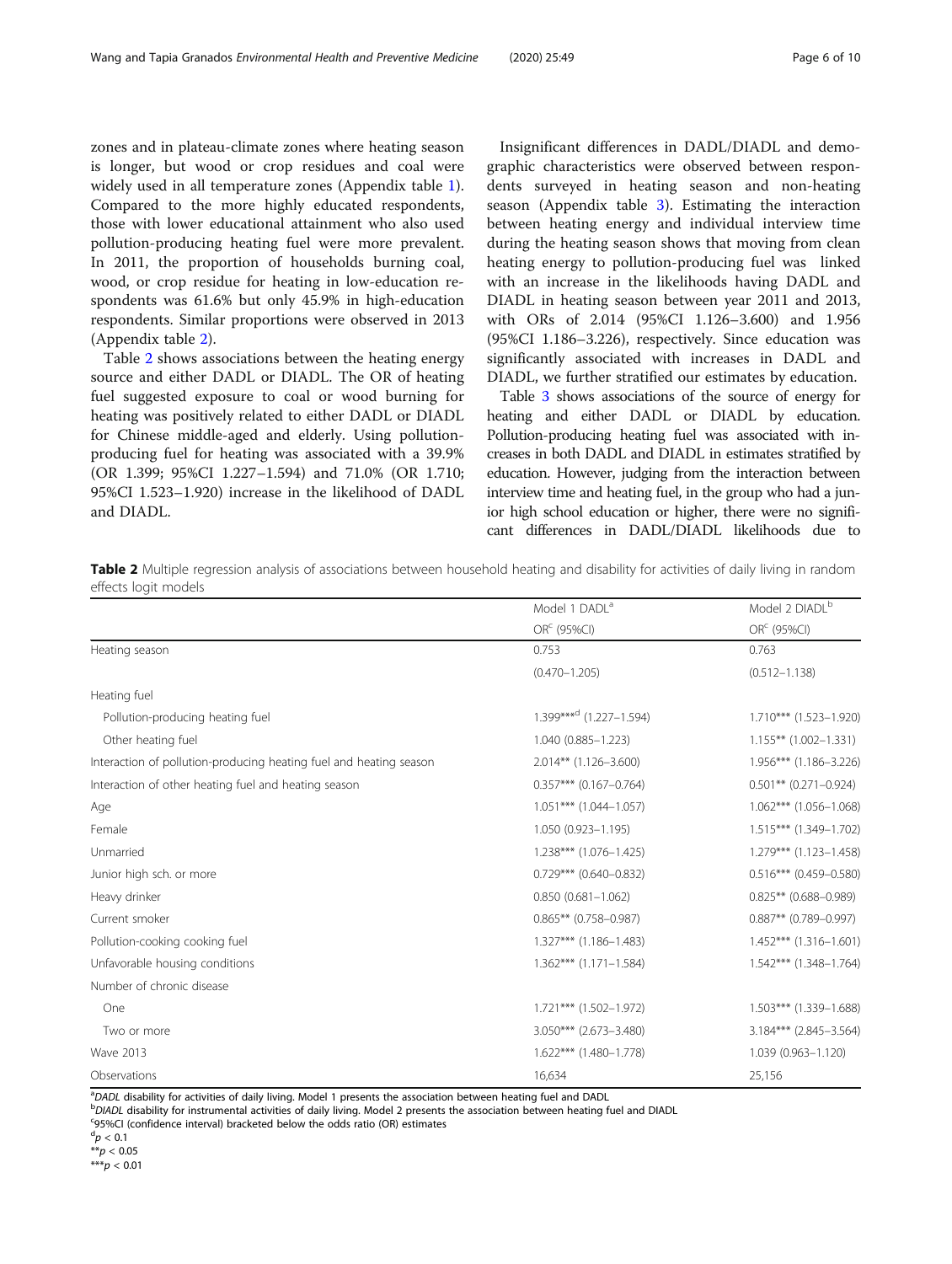|                                                                       | Primary school and below                             |                                                       | Junior high sch. or more                             |                                                       |
|-----------------------------------------------------------------------|------------------------------------------------------|-------------------------------------------------------|------------------------------------------------------|-------------------------------------------------------|
|                                                                       | Model 1 DADL <sup>a</sup><br>OR <sup>c</sup> (95%Cl) | Model 2 DIADL <sup>b</sup><br>OR <sup>c</sup> (95%Cl) | Model 3 DADL <sup>a</sup><br>OR <sup>c</sup> (95%Cl) | Model 4 DIADL <sup>b</sup><br>OR <sup>c</sup> (95%Cl) |
|                                                                       |                                                      |                                                       |                                                      |                                                       |
| Heating season                                                        | $0.664$ $(0.357 - 1.235)$                            | $0.642$ (0.376-1.097)                                 | $0.900(0.411 - 1.972)$                               | $0.980(0.527 - 1.821)$                                |
| Heating fuel                                                          |                                                      |                                                       |                                                      |                                                       |
| Pollution-producing heating fuel                                      | $1.285***^d$ (1.109-1.488)                           | $1.580***$ (1.384-1.804)                              | 1.894*** (1.405-2.552)                               | $2.119***$ (1.661-2.703)                              |
| Other heating fuel                                                    | $0.980(0.820 - 1.171)$                               | 1.127 (0.962-1.321)                                   | 1.219 (0.818-1.817)                                  | 1.087 (0.779-1.518)                                   |
| Interaction of pollution-producing heating<br>fuel and heating season | 2.428** (1.191-4.953)                                | 2.234** (1.199-4.163)                                 | $0.845(0.191 - 3.751)$                               | 2.196 (0.736-6.546)                                   |
| Interaction of other heating fuel and<br>heating season               | $0.336***$ (0.152-0.743)                             | $0.531*$ (0.279-1.009)                                | $0.675(0.061 - 7.431)$                               | $0.276$ (0.039-1.956)                                 |
| Age                                                                   | $1.049***$ $(1.042-1.056)$                           | $1.062***$ $(1.056-1.068)$                            | $1.058***$ $(1.042-1.074)$                           | $1.059***$ (1.046-1.073)                              |
| Female                                                                | 1.089 (0.945-1.254)                                  | $1.633***$ $(1.433-1.861)$                            | $0.916(0.668 - 1.258)$                               | 1.172 (0.906-1.515)                                   |
| Unmarried                                                             | $1.200***$ (1.037-1.388)                             | $1.279***$ (1.114-1.468)                              | $1.640**$ (1.046-2.569)                              | 1.168 (0.792-1.723)                                   |
| Heavy drinker                                                         | $0.795*$ (0.607-1.042)                               | $0.866$ (0.693-1.082)                                 | $0.990(0.653 - 1.500)$                               | $0.723*$ (0.522-1.002)                                |
| Current smoker                                                        | $0.910(0.787 - 1.053)$                               | $0.926(0.810 - 1.058)$                                | $0.719***$ (0.528-0.979)                             | $0.779**$ (0.610-0.994)                               |
| Pollution-cooking cooking fuel                                        | $1.342***$ (1.188-1.515)                             | $1.415***$ (1.270-1.578)                              | 1.268* (0.960-1.674)                                 | $1.545***$ (1.234-1.935)                              |
| Unfavorable housing conditions                                        | $1.368***$ (1.168-1.602)                             | $1.560***$ $(1.351-1.801)$                            | 1.312 (0.838-2.053)                                  | $1.432**$ (1.000-2.049)                               |
| Number of chronic disease                                             |                                                      |                                                       |                                                      |                                                       |
| One                                                                   | 1.719*** (1.482-1.994)                               | $1.430***$ (1.258-1.625)                              | 1.729*** (1.232-2.427)                               | 1.825*** (1.397-2.384)                                |
| Two or more                                                           | $2.957***$ (2.561-3.413)                             | $2.881***$ (2.542-3.264)                              | 3.505*** (2.520-4.877)                               | 4.622*** (3.571-5.982)                                |
| <b>Wave 2013</b>                                                      | 1.580*** (1.429-1.748)                               | 1.018 (0.935-1.107)                                   | 1.864*** (1.492-2.328)                               | 1.115 (0.940-1.323)                                   |
| Observations                                                          | 12,199                                               | 16,953                                                | 4428                                                 | 8191                                                  |

<span id="page-6-0"></span>Table 3 Multiple regression analysis of associations between household heating and disability for activities of daily living by education in random effects logit models

<sup>a</sup>DADL disability for activities of daily living. Models 1 and 3 present the association between heating fuel and DADL for respondents with primary school or below and junior high school or above, respectively

**DDIADL disability for instrumental activities of daily living. Models 2 and 4 present the association between heating fuel and DIADL for respondents with primary** school or below and junior high school or above, respectively

<sup>c</sup>95%CI (confidence interval) bracketed below odds ratio (OR) estimates

 $\mathrm{^{d*}p} < 0.1$ 

 $* p < 0.05$ 

\*\*\* $p < 0.01$ 

changes of heating fuel in heating season during the period from year 2011 to 2013, whereas, for respondents with a primary school education or lower, changes in heating energy from clean energy to coal, or wood/crop residue was related to an increased OR in DADL (OR 2.428; 95%CI1.191– 4.953) and DIADL(OR 2.234; 95%CI 1.199–4.163).

We also observed that the association between pollution-producing cooking and DIADL or DADL were positive and significant, which aligns with our views that household pollution may negatively affect ADL. In addition, unfavorable housing conditions and the number of chronic diseases were also related with worsen DADL and DIADL.

Age is a strong factor of both DADL and DIADL, with an extra year of life was linked, on average, with approximately a 5–6% increase in the likelihood of DADL or DIADL (Tables [2](#page-5-0) and 3).

We found a negative association between unhealthy behaviors (e.g., alcohol drinking, smoking) and DIADL/ DADL. The association may exist because those with DADL or DIADL may have ceased smoking or heavy drinking due to their DADL/DIADL status, so we observed a negative association between unhealthy behaviors and DIADL/DADL.

# **Discussion**

Exploiting available nationally representative, individual data on social-demographic characteristics and health, we investigated household heating in China's middleaged and elderly population. We found health hazards that stemmed from exposure to pollution-producing heating. During the year 2011 and 2013, variations in DADL or DIAD were associated with changes from clean energy to coal and biomass fuels for heating.

With liquid and gaseous fuels, it is easy to mix properly fuel and air during burning, but this is not the case with solid fuels. Solid fuels (biomass and coal) are difficult to burn fully in simple combustion devices such as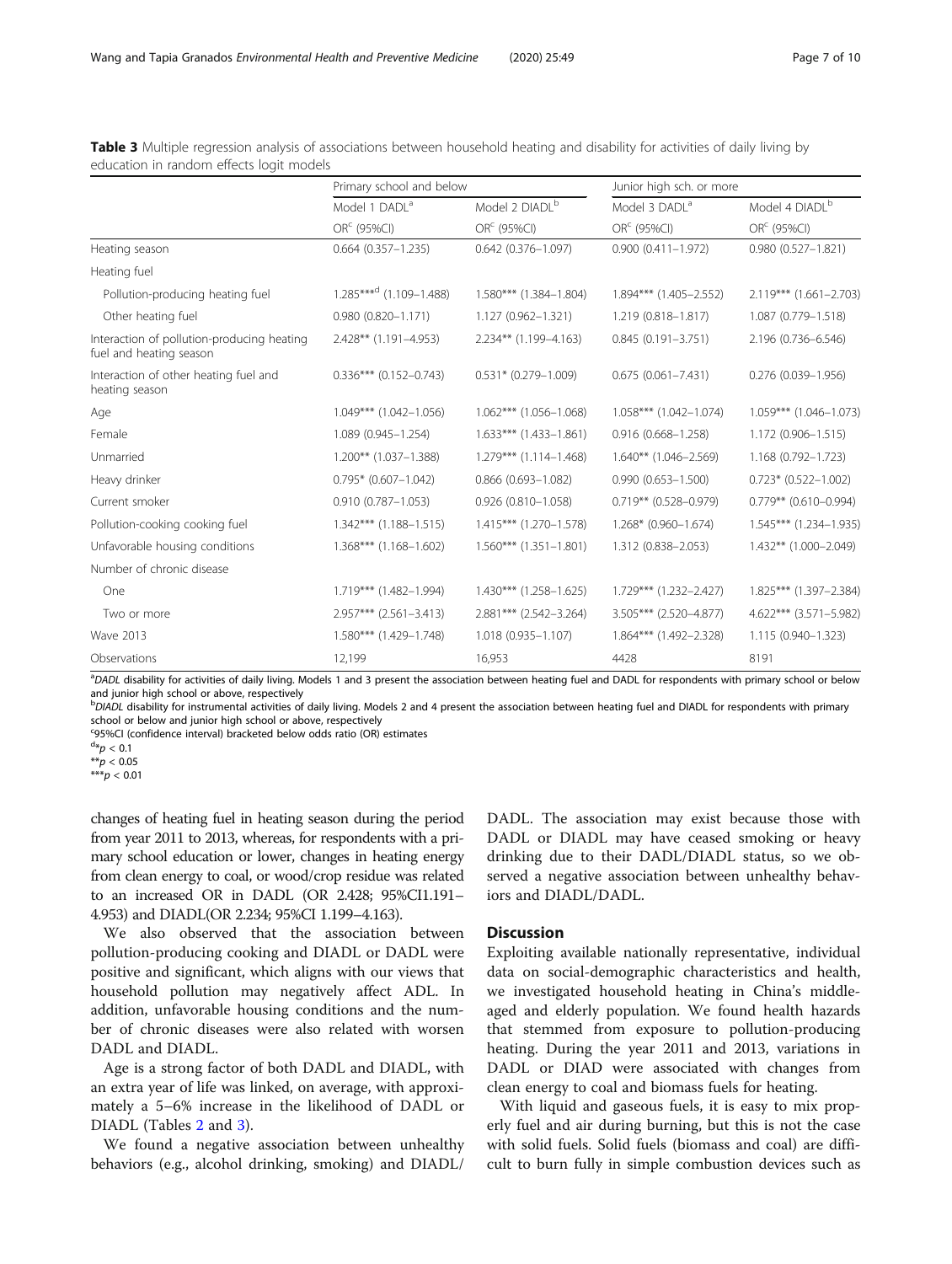standards [[31\]](#page-9-0). Because both CO and  $NO<sub>2</sub>$  can penetrate a person's bloodstream, these chemicals can affect the central nervous system and alter its functions. Furthermore, both CO and  $NO<sub>2</sub>$  and particulate matter have a local effect on the respiratory airways, interfering with the capture of the  $O_2$  required by the organism and the elimination of  $CO<sub>2</sub>$  produced by the metabolism [[33,](#page-9-0) [34\]](#page-9-0). This information can explain not only cognitive and neurological disturbances developing from household air pollution but also other harmful effects on a person's health, including weakening of the immune system and reducing lung function, which resulted in increased mortality and hospital admissions due to respiratory and cardiovascular disease [\[33](#page-9-0)–[35\]](#page-9-0). In addition, particulate matter may enter by direct translocation through the olfactory bulb and then could elicit inflammatory responses and oxidative stress, causing respiratory or cardiac symptoms, as well as chronically, potentially affecting every organ in the body [\[33](#page-9-0), [36](#page-9-0), [37](#page-9-0)]. As adverse outcomes of frailty, disability is often accompanied by the development of the aforementioned chronic diseases [[33,](#page-9-0) [37](#page-9-0)–[39](#page-9-0)]. Individuals with multidiseases at later and more severe stages and who have less access to therapeutic interventions tend to report higher likelihood of DADL/DIADL [\[39](#page-9-0)].

Results from different models show the biologically plausible effect of aging on disability, since an extra year of life was associated with a 5–6% average increase in ORs of DADL or DIADL. Comparing this estimate with pollution-producing heating estimate can help quantify its importance. Judging from the ORs and their 95% CIs which have very little overlap, the effect size of indoor pollution due to burning of pollution-producing fuels was obviously greater for DADL/DIADL than that of aging.

We also note that, compared to respondents who have a junior high school or above, respondents who have a primary school education or lower had more exposure to heating by burning of coal, wood, or crop residue. Futhermore, for those with disadvantaged education, variation in the likelihood of DADL/DIADL was found due to changing between clean energy and pollutionproducing fuel in heating season between year 2011 and 2013. However, such an association did not exist for respondents with advantaged education. The hypothesis is that the highly educated individuals may find it much easier to contain health risk from indoor pollution. As a factor influencing health knowledge and socioeconomic status, education could improve respondents' awareness and ability (e.g., investment toward environmental infrastructure inside the household) to protect from indoor air pollution due to heating, so that those with disadvantage education were more vulnerable to harmful health effects due to pollution-producing heating fuel [[37\]](#page-9-0).

China is a global leader in renewable energy. China's 12th Five-Year Plan identified renewables as an emerging strategic industry and established targets for thermal applications of renewable energy sources [\[7](#page-8-0)]. However, health risks related to indoor air pollution from heating have received much less attention. To our knowledge, this paper for the first time documents in a national sample from China the associations of heating by using pollution-producing fuels with DIADL and DADL.

Policymakers should consider the evidence of the harmful aspects of indoor pollution due to heating, and interventions aimed at reducing DADL/DIADL should be strengthened in the heating season. Even in the tropical and subtropical zone, the proportion to use heating equipment for warm purposes is relatively high among the elderly. Therefore, the issue in the tropical and subtropical zone should be taken into account, in particular, the lack of pollutant reduction control and regulation in these areas [[38](#page-9-0)].

Our comparison between individuals pertaining to different levels of education highlights the heterogeneous impacts of heating within different strata of the same population who share life habits and cultural customs, thus avoiding confounding factors that are present in cross-country studies. In this case, our investigation identified the vulnerable population in which the reduction of the health hazard from pollution-producing fuel for heating is a priority. Since households with disadvantaged education were more vulnerable to the adverse consequences of heating, health promotion policies including the development of centralized home heating infrastructure should be specifically focused on these households.

The limitations of the study are also of note. First of all, we only provide indirect evidence for the association between pollution-producing heating fuel use and DADL/DIADL. The explanations of biological plausibility and mechanisms are more restrained—no exposure measurements are made here. Secondly, we did not insufficiently adjust control variables including outdoor air pollution, second-hand smoking, and other air pollutants, which may comprise a limitation in this study due to potential confounding [[37\]](#page-9-0). For example, unfavorable heating conditions may promote increased outdoor activity, such as sitting in the sun, which is popular for older Chinese people. Simultaneously, outdoor air pollution levels in winter are among the worst in China, since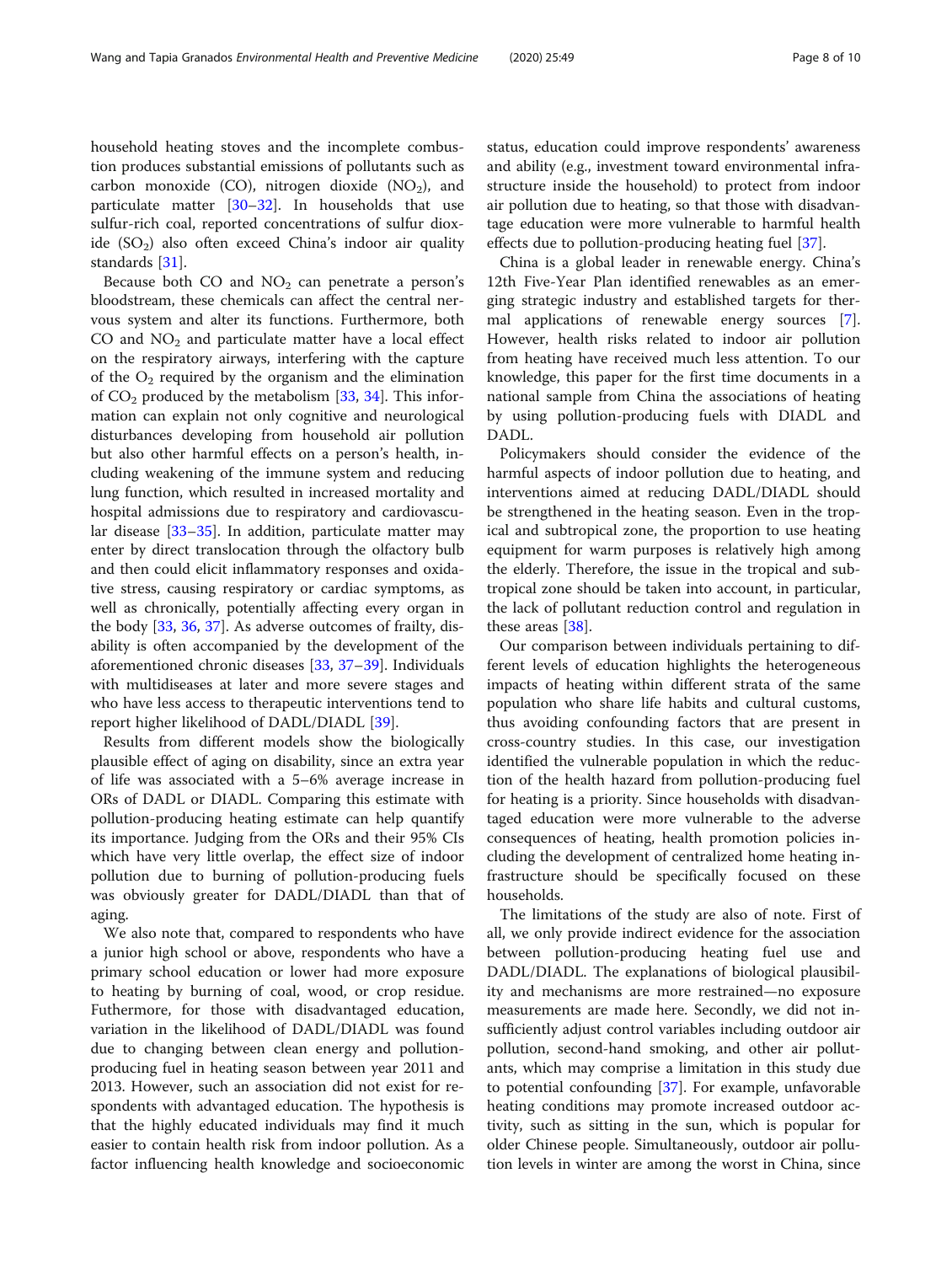<span id="page-8-0"></span>a large portion of air pollutants result from residential combustion of solid biomass and coal fuel for heating. This exposure to additional outdoor air pollutants may also increase disability. In addition, influencing factors of ADL such as family medical history were not adjusted due to data limitation.

Another source of bias can be that the survey or our interpretation of it did not allow for multiple heating fuels (i.e., heating with clean energy sources and coal/ wood). And a short period of follow-up which implies restricted variability of the observations. All of these emphasize the need of confirmatory studies that may enhance the generalizability of our findings. However, the variation in DADL/DIADL occurred within 2 years (from year 2011 to 2013), suggesting the heating was an acute influencing factor.

# Conclusion

DADL or DIADL was associated with exposure to coal and biomass fuels for heating. During year 2011 and 2013, the variation in either DADL or DIADL was observed as clean heating energy changed to pollutionproducing energy in the heating season. However, this variation in DADL/DIADL due to changes in heating energy did not appear in more highly educated respondents. Healthcare policymakers should take indoor pollution due to heating into consideration, as it is a major determinant of DADL in the elderly population, and focus resulting policies on elderly people with disadvantages in education.

### Supplementary information

Supplementary information accompanies this paper at [https://doi.org/10.](https://doi.org/10.1186/s12199-020-00882-5) [1186/s12199-020-00882-5](https://doi.org/10.1186/s12199-020-00882-5).

Additional file 1: Appendix Fig.1. Sample cities. Appendix Fig.2. Observation of observations by source of energy for household heating from wave 2011 to 2013. Appendix Table 1. Percentage of households by source of energy for household heating (%). Appendix Table 2. Percentage of households by source of energy for household heating in education group (%). Appendix Table 3. Demographic statistics by respondents surveyed in heating season and non-heating season.

### Abbreviations

WHO: World Health Organization; PPS: Proportion to their population sizes; PSUs: Primary sampling units; ADL: Activities of daily living; DADL: Disability in activities of daily living; DIADL: Disability in instrumental activities of daily living

#### Acknowledgements

We would like to thank the National School of Development, Peking University, for providing CHARLS data.

#### Authors' contributions

QW and JATG conceptualized the study. QW acquired the raw data for analysis and prepared the first draft of the manuscript. JATG revised and smoothed out the text. All authors read and approved the final manuscript.

### Funding

The study was carried out with the financial support from The Fundamental Research Funds of Shandong University (No.2019GN120) and Clinical Special Funds of Shanghai Health commission(No.PW2019B-36).

#### Availability of data and materials

CHARLS is a public open-access dataset. Down link: [http://charls.pku.edu.cn/](http://charls.pku.edu.cn/en) [en](http://charls.pku.edu.cn/en).

#### Ethics approval and consent to participate

This survey was approved by the ethics committee of the Institutional Review Board of Peking University (NO. IRB00001052-11014), and informed written consents were obtained from the participants.

#### Consent for publication

Not applicable.

### Competing interests

The authors declare that they have no conflict of interest.

#### Author details

<sup>1</sup>Department of Biostatistics, School of Public Health, Cheeloo College of Medicine, Shandong University, Jinan 250100, Shandong, China. <sup>2</sup>Institute for Medical Dataology, Cheeloo College of Medicine, Shandong University, Jinan 250002, Shandong, China. <sup>3</sup>Pudong Institute for Health Development, Shanghai 200122, China. <sup>4</sup>College of Arts & Sciences, Drexel University Philadelphia, PA, USA.

### Received: 19 May 2020 Accepted: 13 August 2020 Published online: 06 September 2020

#### References

- 1. WHO. Population using solid fuels (estimates). Data by country. [http://apps.](http://apps.who.int/gho/data/view.main.1701?lang=en) [who.int/gho/data/view.main.1701?lang=en](http://apps.who.int/gho/data/view.main.1701?lang=en), 2015. [accessed 15.03.20].
- 2. WHO, Household air pollution, [https://www.who.int/gho/phe/indoor\\_air\\_](https://www.who.int/gho/phe/indoor_air_pollution/en/) [pollution/en/](https://www.who.int/gho/phe/indoor_air_pollution/en/). 2016 [accessed 15.03.20].
- 3. Bonjour S, Adair-Rohani H, Wolf J, Bruce NG, Mehta S, et al. Solid fuel use for household cooking: country and regional estimates for 1980–2010. Environ Health Perspect. 2013. [https://doi.org/10.1289/ehp.1205987.](https://doi.org/10.1289/ehp.1205987)
- 4. Kerimray A, Rojas-Solórzano L, Amouei Torkmahalleh M, Hopke P K, ó ó Gallachóir Brian P. Coal use for residential heating: patterns, health implications and lessons learned. Energy Sustain Dev 2017; 40: 19-30.
- 5. Chen B, Kan H. Air pollution and population health: a global challenge. Environ Health Prev Med. 2008 Mar;13(2):94–101.
- 6. Duan X, Jiang Y, Wang B, Zhao X, Shen G, Cao S, et al. Household fuel use for cooking and heating in China: results from the first Chinese environmental exposure related human activity patterns survey (CEERHAPS). Appl Energy. 2014;136:692–703.
- 7. IRENA. Renewable energy prospects: China. [https://irena.org/remap/IRENA\\_](https://irena.org/remap/IRENA_REmap_China_report_2014.pdf) [REmap\\_China\\_report\\_2014.pdf](https://irena.org/remap/IRENA_REmap_China_report_2014.pdf), 2014. [accessed 15.03.20].
- 8. Wei C, Qing P, Song F, Zheng X, Yu Y, Guo J, et al. A survey analysis of energy use and conservation opportunities in Chinese households. In: Su B, Thomson E, editors. China's energy efficiency and conservation: household behaviour, legislation, regional analysis and impacts. Singapore.: Springer Singapore; 2016.
- 9. Chen Y, Shen G, Liu W, Du W, et al. Field measurement and estimate of gaseous and particle pollutant emissions from cooking and space heating processes in rural households, northern China. Atmos Environ. 2016;125:265–71.
- 10. Jin Y, Ma X, Chen X, Cheng Y, Baris E, Ezzati M. Exposure to indoor air pollution from household energy use in rural China: the interactions of technology, behavior, and knowledge in health risk management. Soc Sci Med. 2006;62(12):3161–76.
- 11. Jin Y, Andersson H, Zhang S. Air pollution control policies in China: a retrospective and prospects. Int J Environ Res Public Health. 2016; 13(12):1219.
- 12. Lin HH, Murray M, Cohen T, Colijn C, Ezzati M. Effects of smoking and solidfuel use on COPD, lung cancer, and tuberculosis in China: a time-based, multiple risk factor, modelling study. Lancet. 2008;372(9648):1473–83.